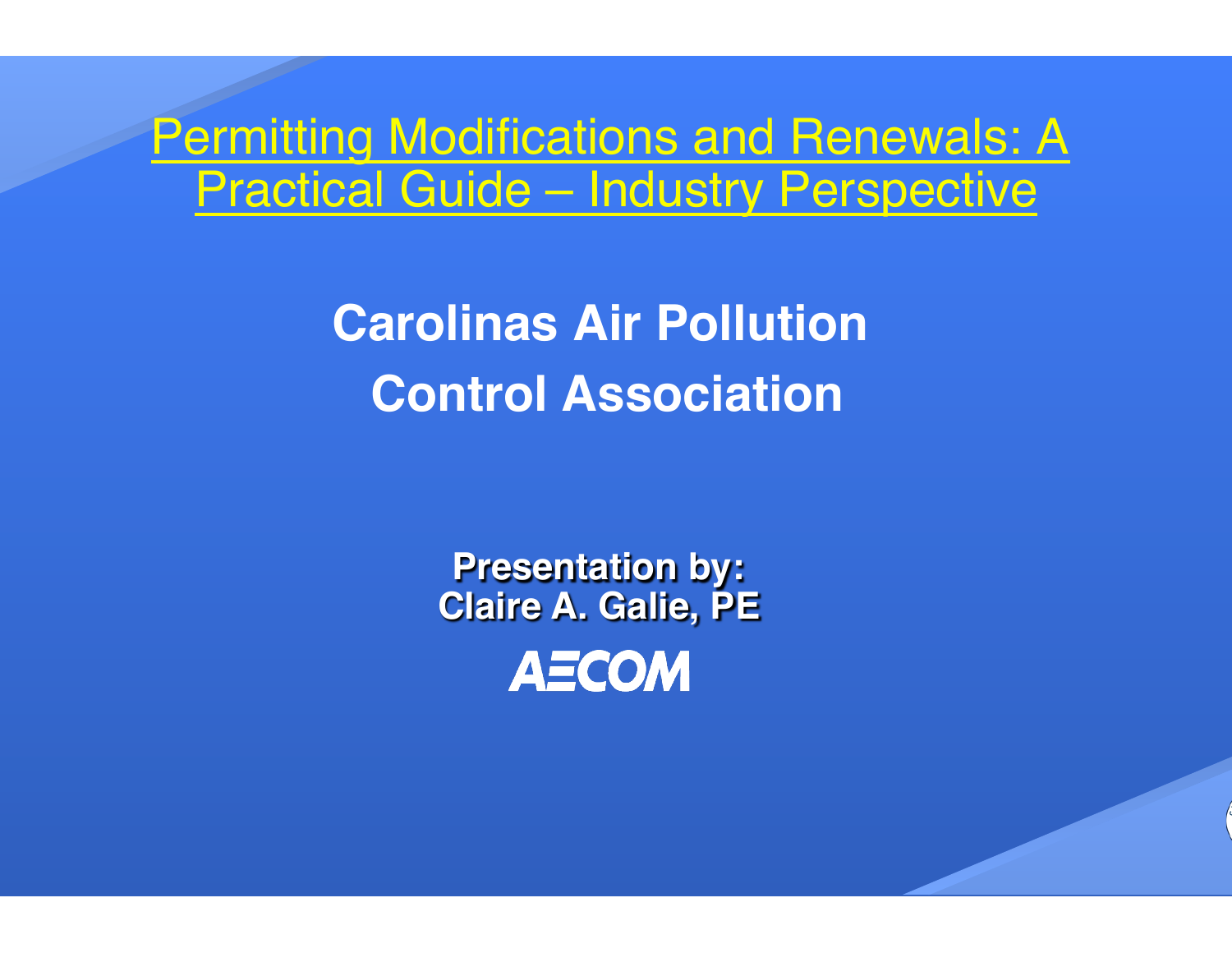#### **Presentation Outline**

- **Preparation Strategies**
- **Modification Examples and Scenarios**
- **Projects with Short Timelines**
- **Lessons Learned**
- **Questions**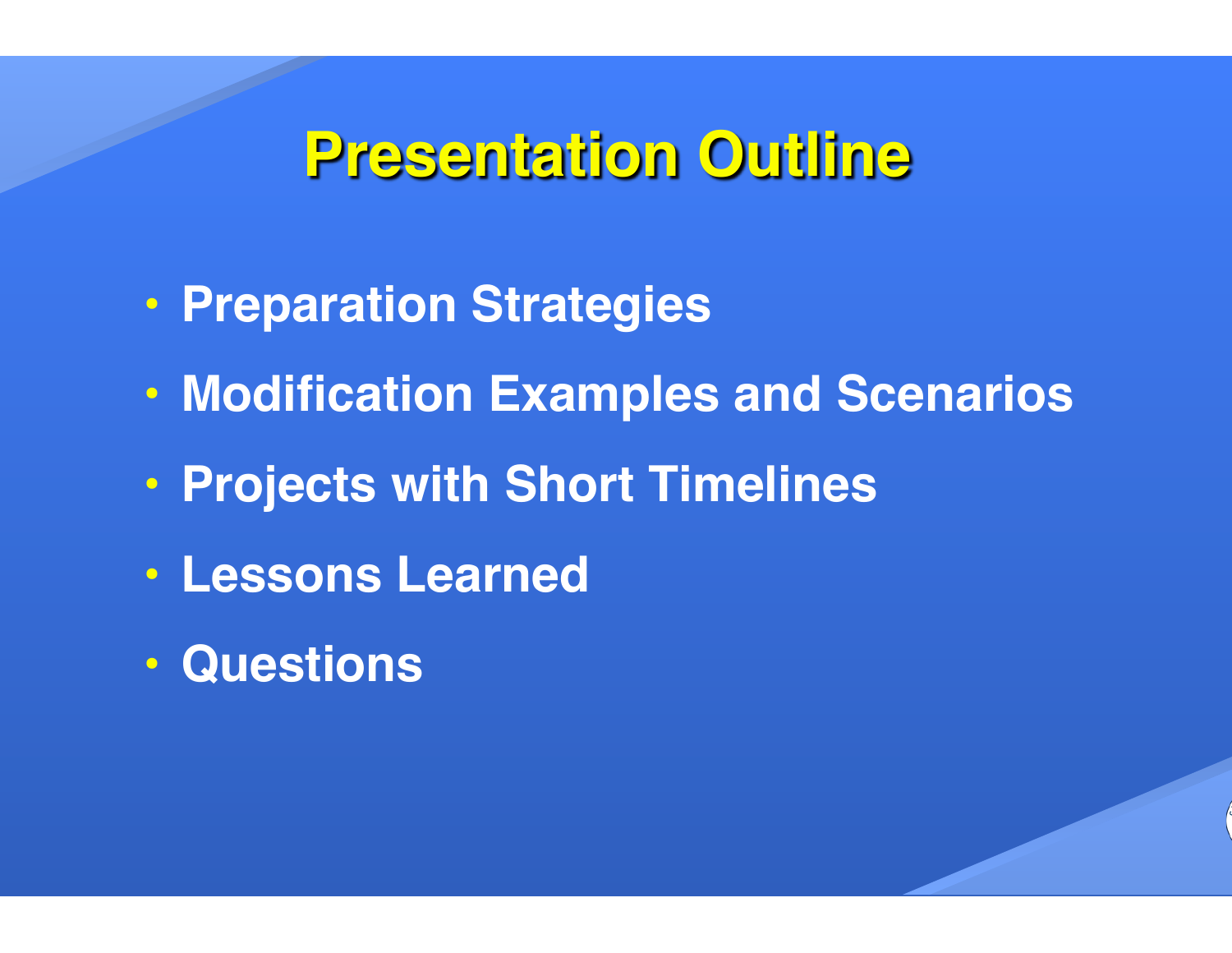#### **Preparation Strategies**

#### • **Understand the Project**

- **Gather all available data**
	- **Project Details**
		- –**List of new/modified equipment and control devices, vendor guarantees, equipment location, and release point characteristics**
	- **Information for forms**
		- –**Possible vendor assistance**
	- **Applicable Regulations**
		- –**Dictates controls or monitoring equipment**
		- –**Additional cost information NSPS, NESHAP, and/or BACT**

– **When is construction planned to start?**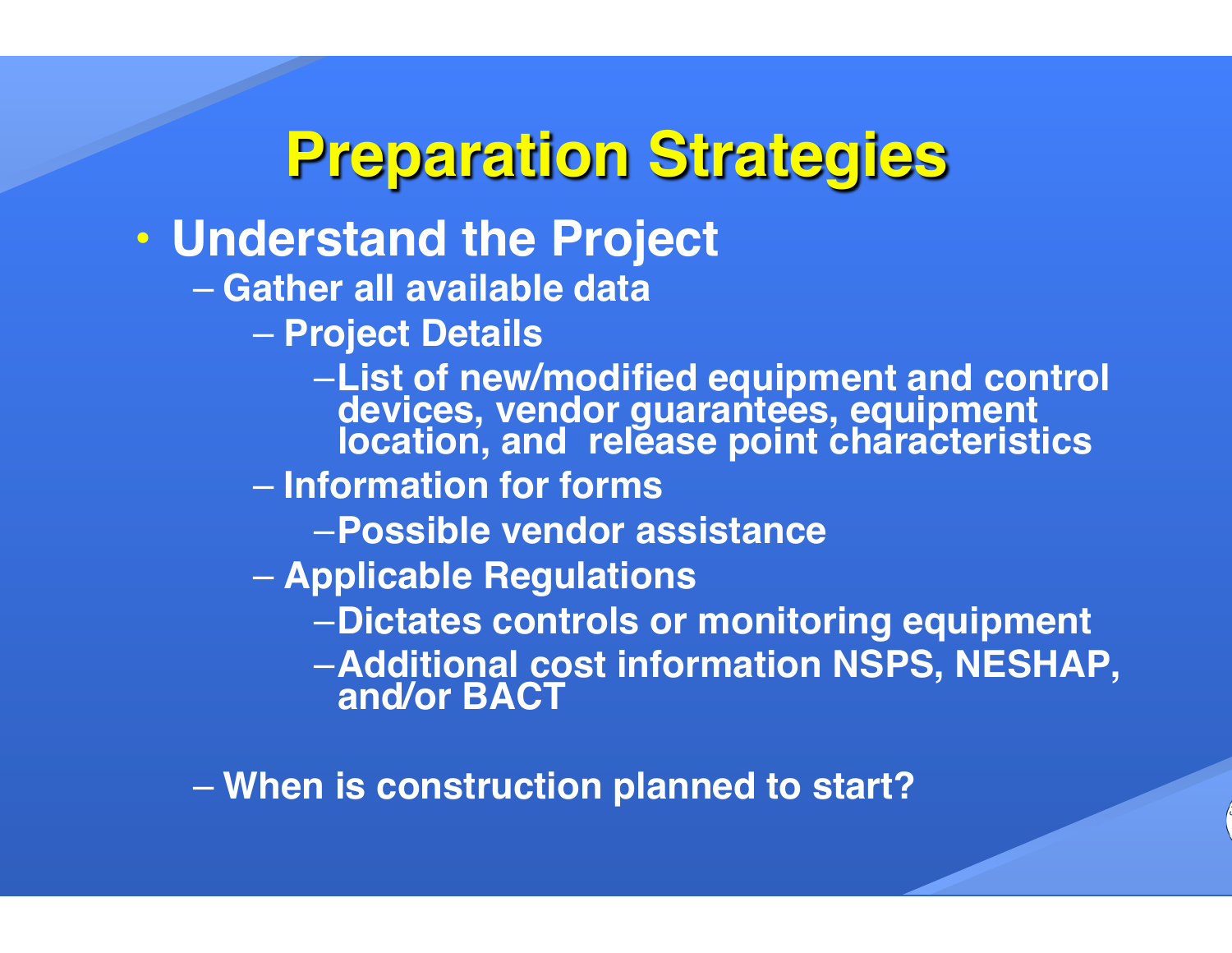### **Preparation Strategies**

- **Is a permit modification required?**
	- **Consider permitting exemptions**
	- **502(b)(10) Notification**
	- **Routine Maintenance, Repair, and Replacement (RMRR)**

#### • **Determine Permit Modification Type**

- **Construction or operating permit request**
- **Minor modification**
- **Major modification**
- **Renewal Application**
- **Consider Pros and Cons**

– **Timing, cost, modeling, technical review**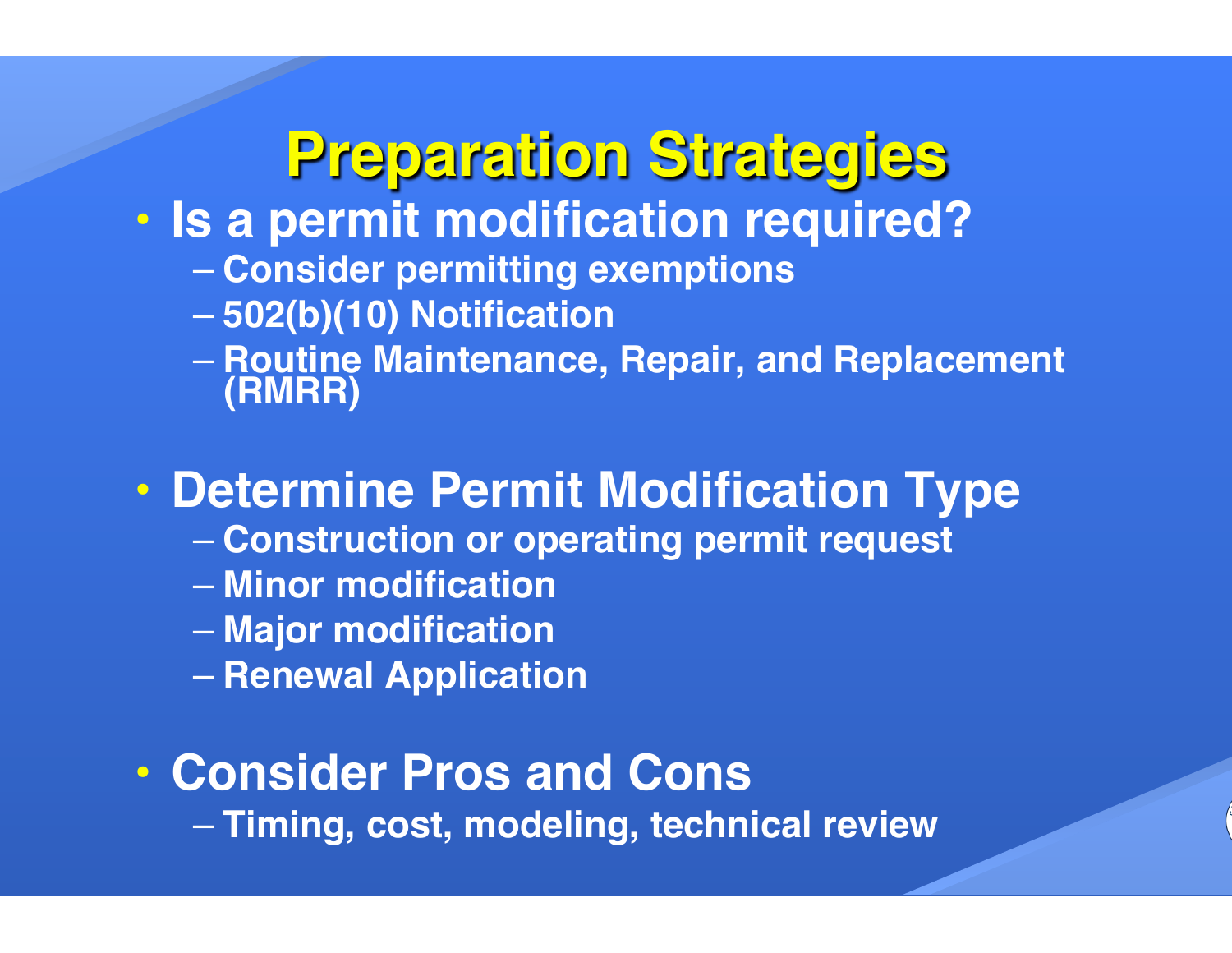## **Scenario 1: No Permit Modification**

#### • **502(b)(10) Notification (NC)**

- **Use when site wishes to replace a process unit with an identical unit and/or change does not cause emissions increase over permitted levels**
- **Change does not alter any existing permit requirement**
- **Submit cover letter, appropriate form, emissions increase calculations as needed, and any interim permit conditions.**
- **Change can be made 7 days after notification is received**
- **Attach notification to permit**
- **Request incorporation into permit with next significant modification or renewal**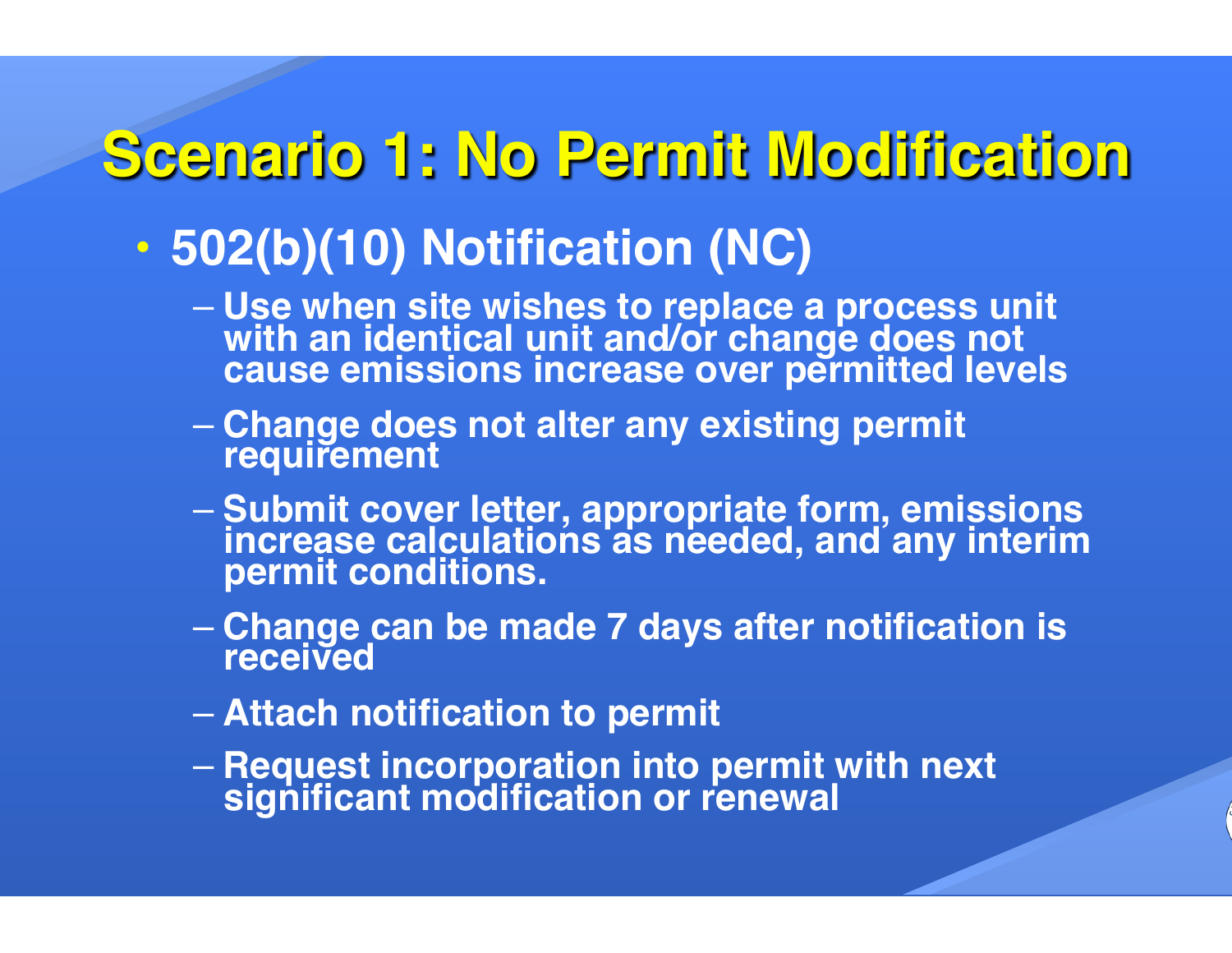# **Scenario 2: No Permit Modification**

- **Request for Exemption from Construction Permitting (SC)**
	- **Use When:**
		- **Source is on SC exemption list and site is requesting concurrence**
		- **Potential emissions are below listed exemption thresholds**
			- –**If higher emissions, demonstrate there are no applicable limits**
		- **Sources with only fugitive emissions**
	- **Submit letter request**
	- **Requires operating permit modification**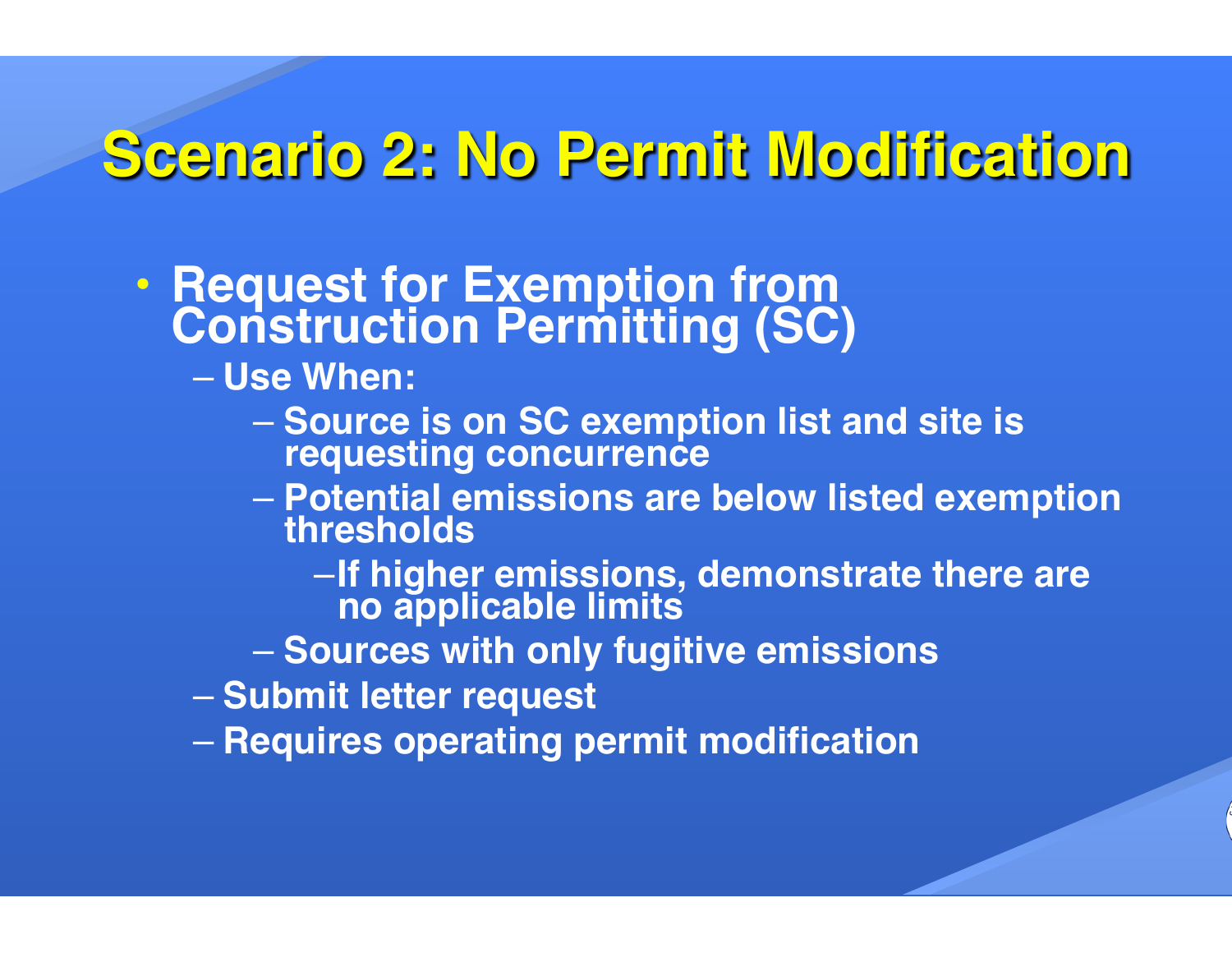### **Scenario 3: No Permit Modification**

- **Routine Maintenance, Repair, and Replacement (RMRR) PSD Exemption** 
	- **Used for PSD major sources**
	- **Request determination that routine activity is excluded from definition of change under PSD rules**
	- **Requires evaluation of nature and extent, purpose, frequency, and the cost of the work**
	- **In kind replacement can be made upon concurrence that activity is RMRR**
	- **Subjective review includes risk if change is made and agency disagrees with analysis**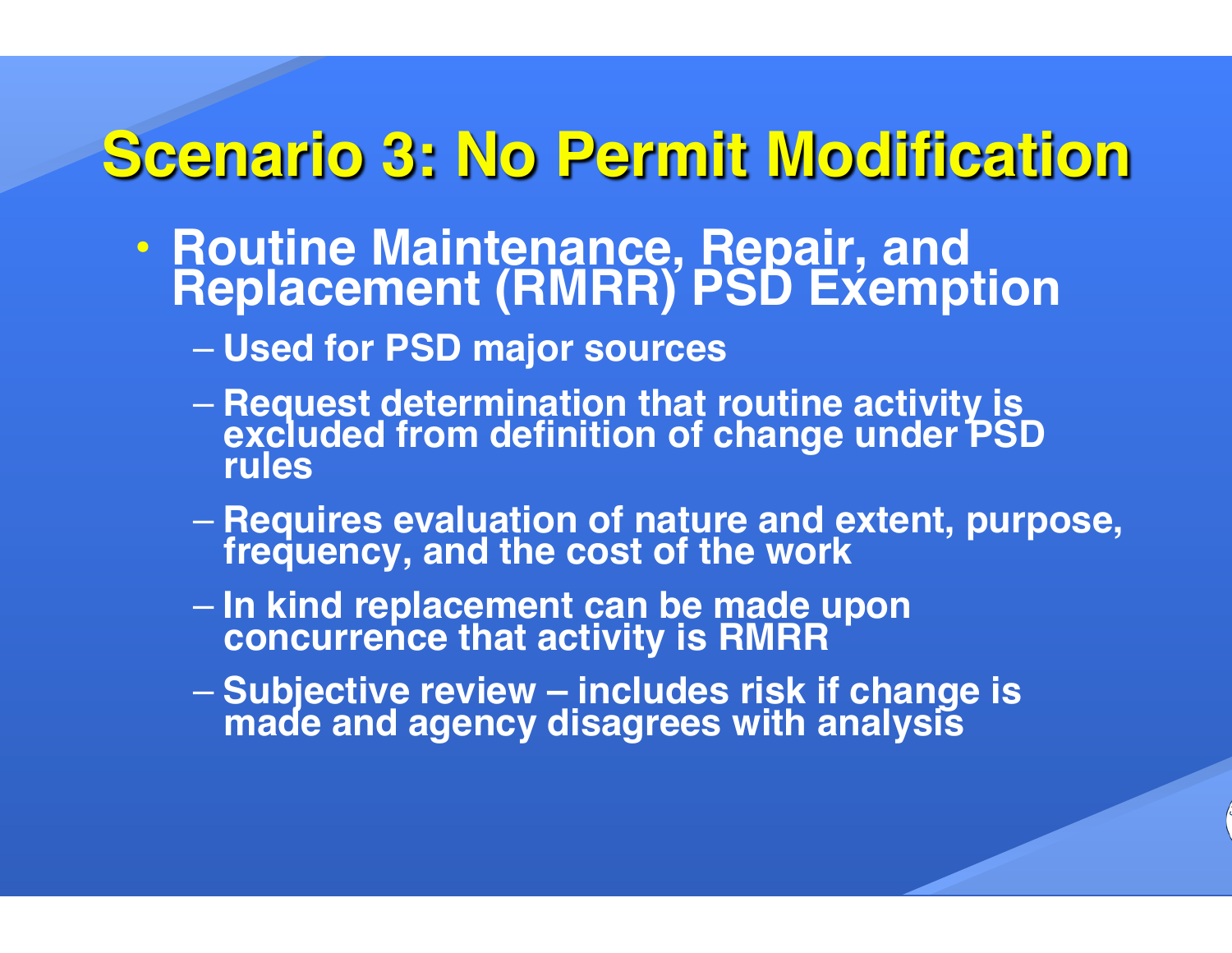### **Scenario 4: Minor Permitting**

• **Project requires permit modification but project increases are below PSD Thresholds**

#### • **Permit Application Elements**

- **Project Description**
- **Emissions increase calculations**
- **Potential emissions calculations as needed**
- **Modeling evaluation**
- **Application Forms**
- **Regulatory Review** 
	- **Consider providing permit markup**
- **Application Fee (NC always or SC for expedited)**
- **PE Seal (SC always or NC as required)**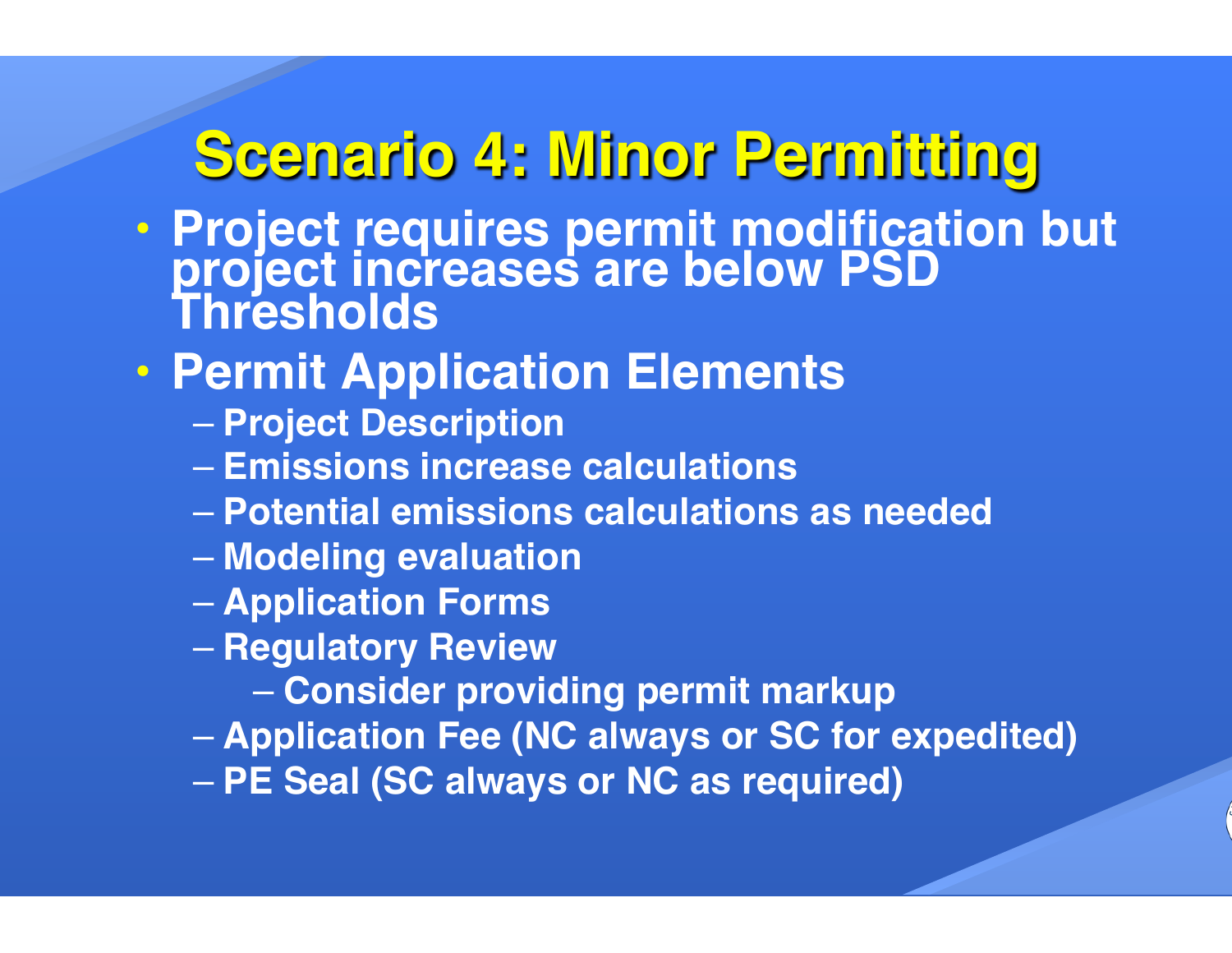### **Scenario 5: PSD Permitting**

- **PSD is triggered for 1 or more compounds**
- **Pre-application meeting with the permitting agency**
- **Permit Application Elements**
	- **Same as Minor NSR Application Plus:**
		- **BACT analysis for modified sources**
		- **PSD Modeling Analysis (if PM/PM10/PM2.5, CO, NOx, or SO2 is triggered)**
		- **Ozone impact analysis (if VOC and/or NOx is triggered)**
		- **Additional impacts analysis**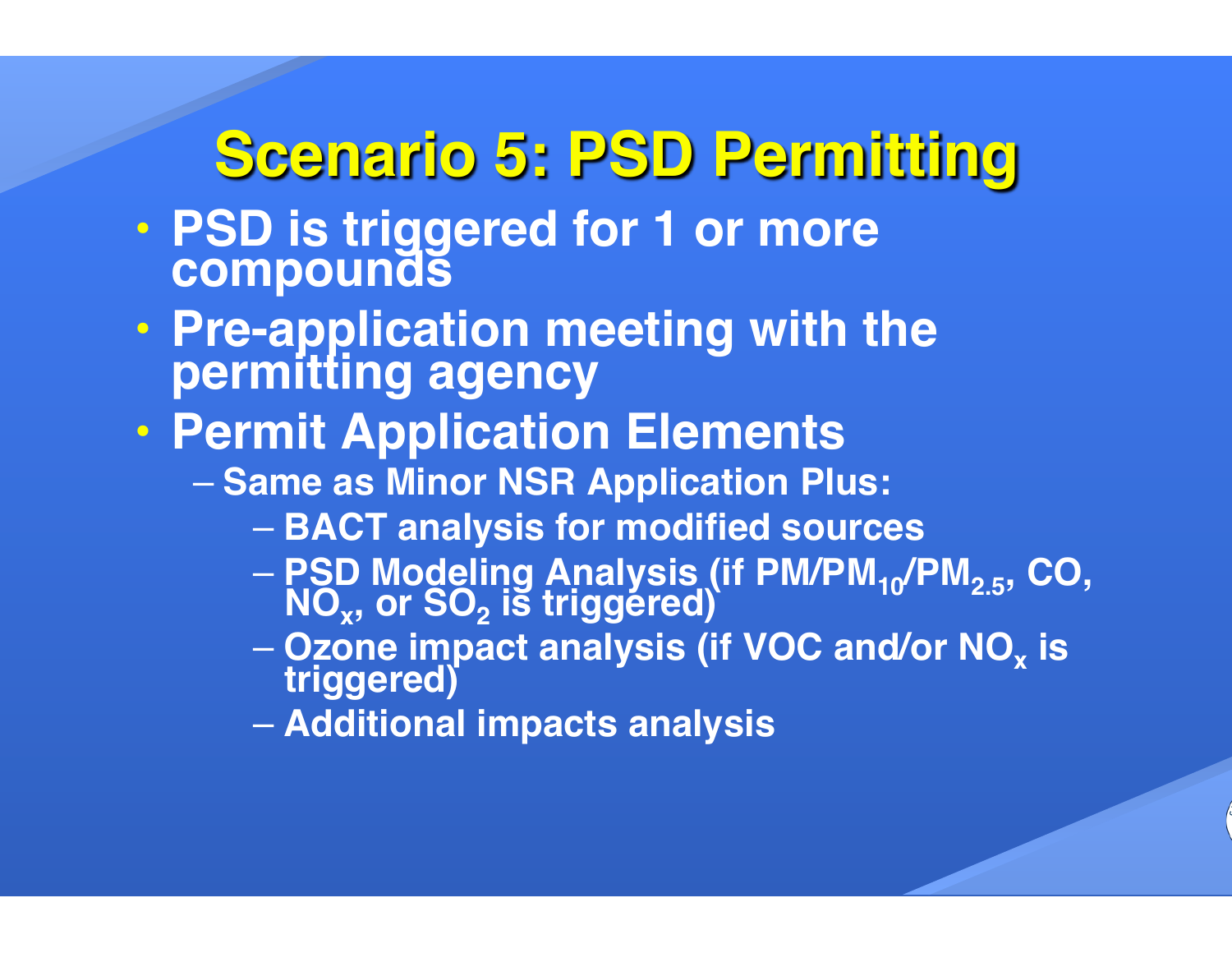#### **Scenario 6: Renewals**

- **Request Permit Modifications**
	- **Request incorporation of 502(b)(10) notifications**
	- **Request for Operating Permit (NC Part II)**
	- **Summarize pending modifications**
	- **Remember to include appropriate forms**
- **Updates to Regulations** – **Submit CAM Analysis if not included in Permit**
- **Request Permit Clean-Up Items** – **Can any permit conditions be removed?** – **Typos**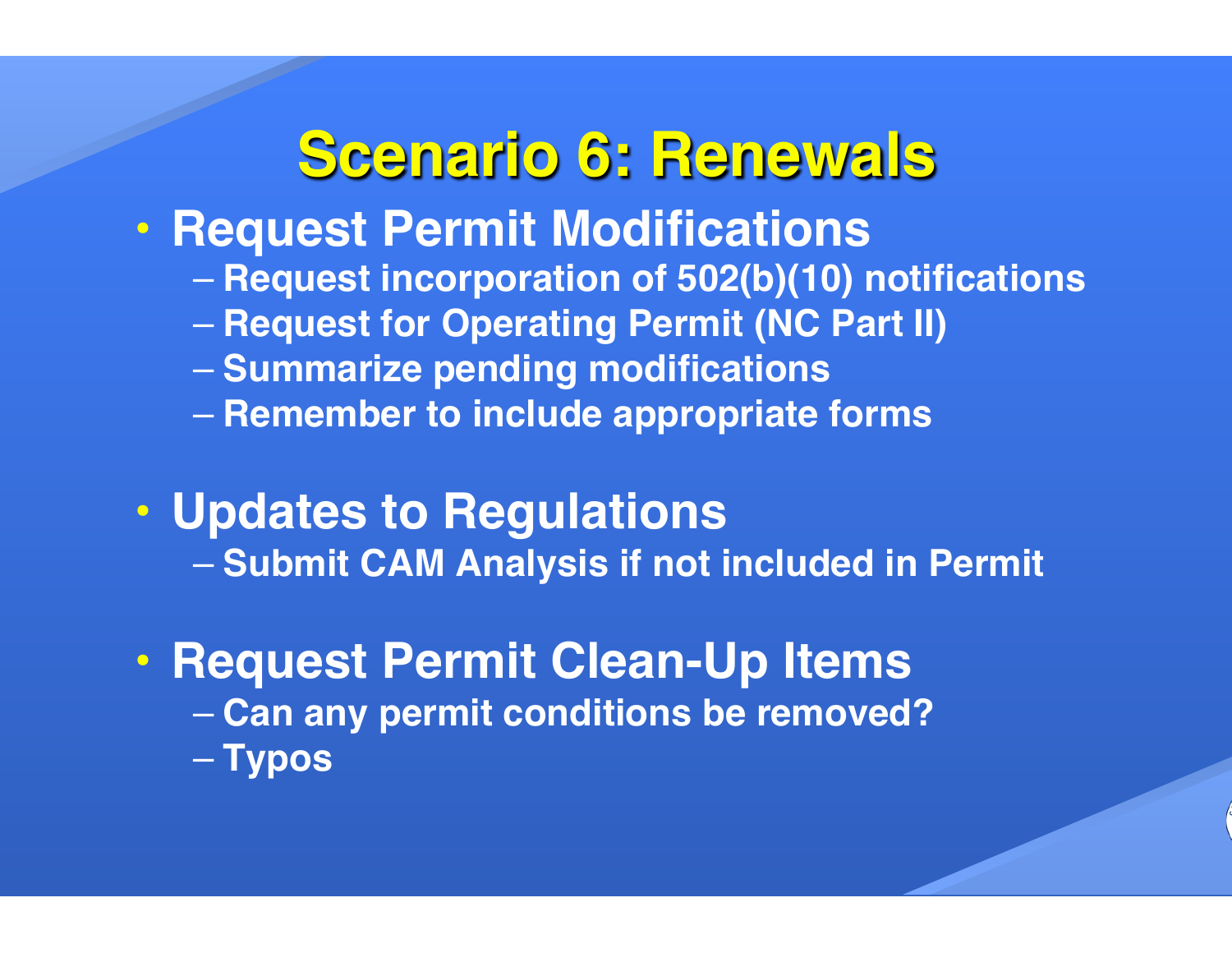#### **Projects with a Short Timeline** • **Two-Step Permitting**

- **SC apply for construction permit then operating permit within 15 days of start-up or as stated in construction permit**
- – **NC (Title V) apply for construction permit then operating permit within 12 months of start-up**
- **Public/EPA review**
	- **Be aware of what permitting actions require public and EPA review**
	- **Talk to Agency if unclear**
- **PSD Avoidance Condition**
	- **PSD is triggered upon future relaxation of PSD avoidance limit**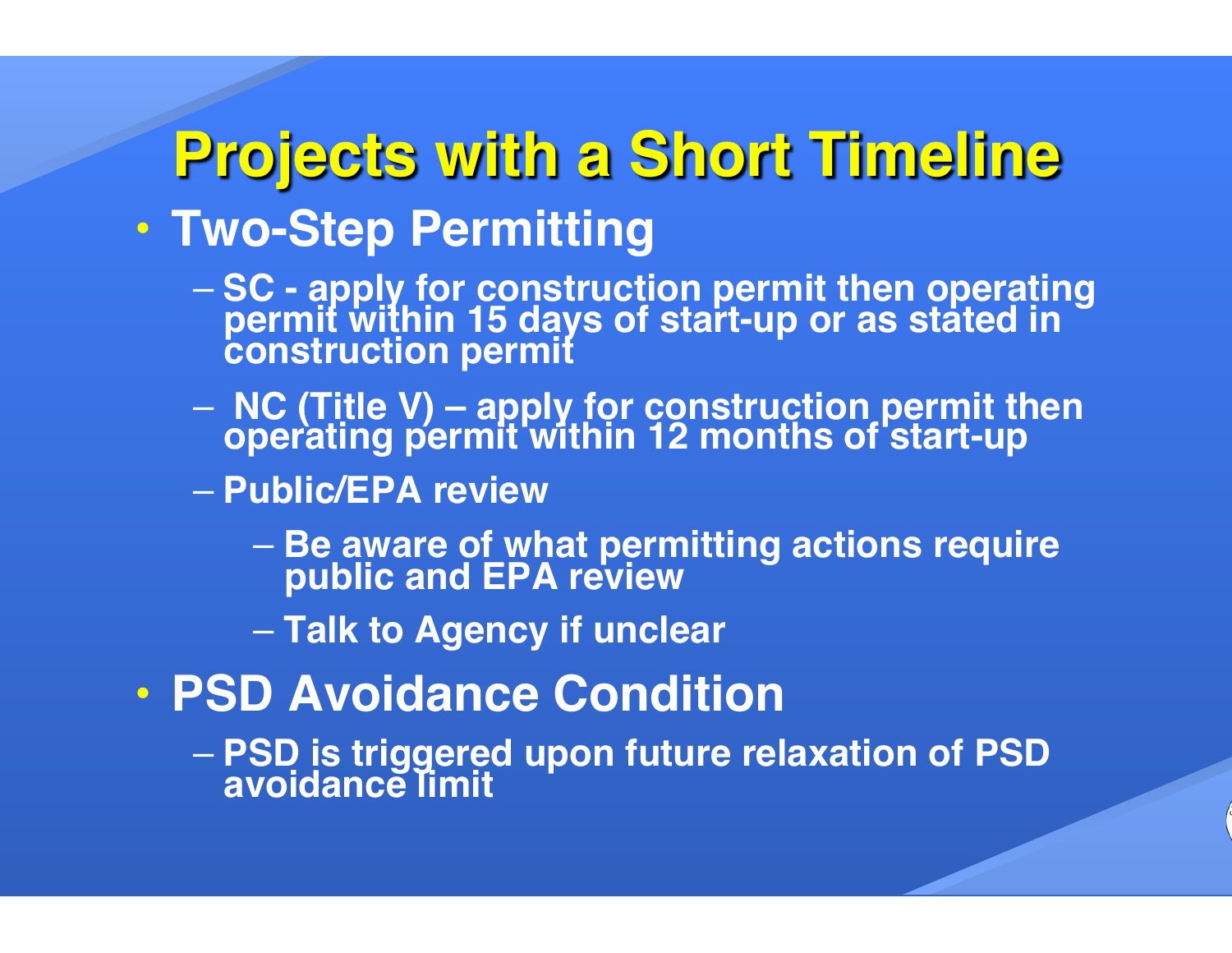#### **Projects with a Short Timeline**

- **Notice of Intent to Construct (NC)**
	- **May begin construction without permit if certain criteria are met**
	- **Submit to DAQ for approval 15 days prior to starting construction**
	- **Modified sources cannot operate until air permit is received**
- **Expedited Permitting Program (SC)**
	- **Application Fee varies by permit type**
	- **Must be accepted into the program**
	- **Clock will stop on agency's application review if requested additional information is not provided in a timely manner**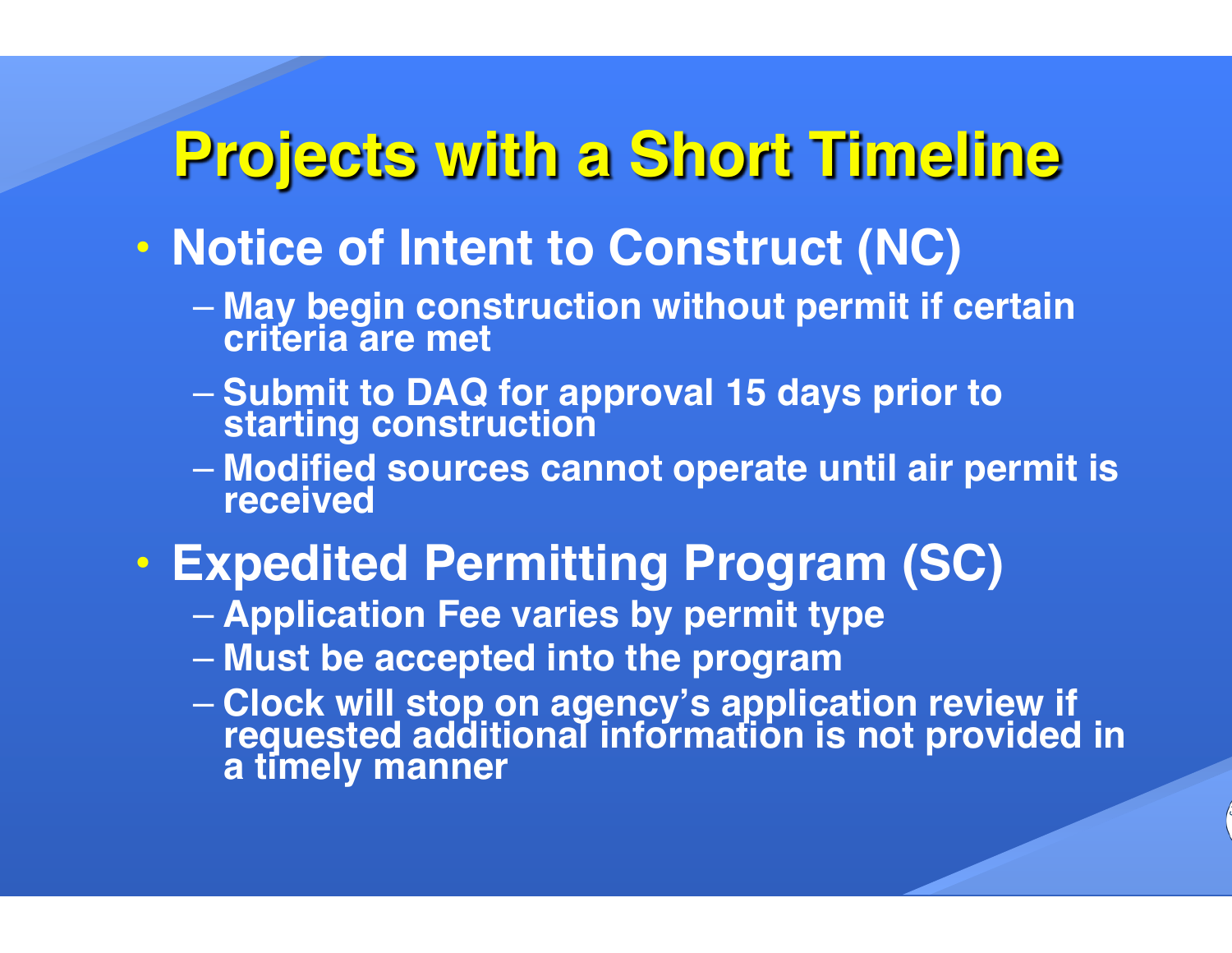#### **Lessons Learned**

- **Submit an applicability determination if unsure of permitting route or request a meeting**
	- **Agency's recommendation may differ from your interpretation**
- **Plan each step of your application**
	- **Allows collection of needed data early**
	- **May realize an exemption applies**
- **Submit supporting documentation with application**

– **Will reduce the need for follow-up from the agency**